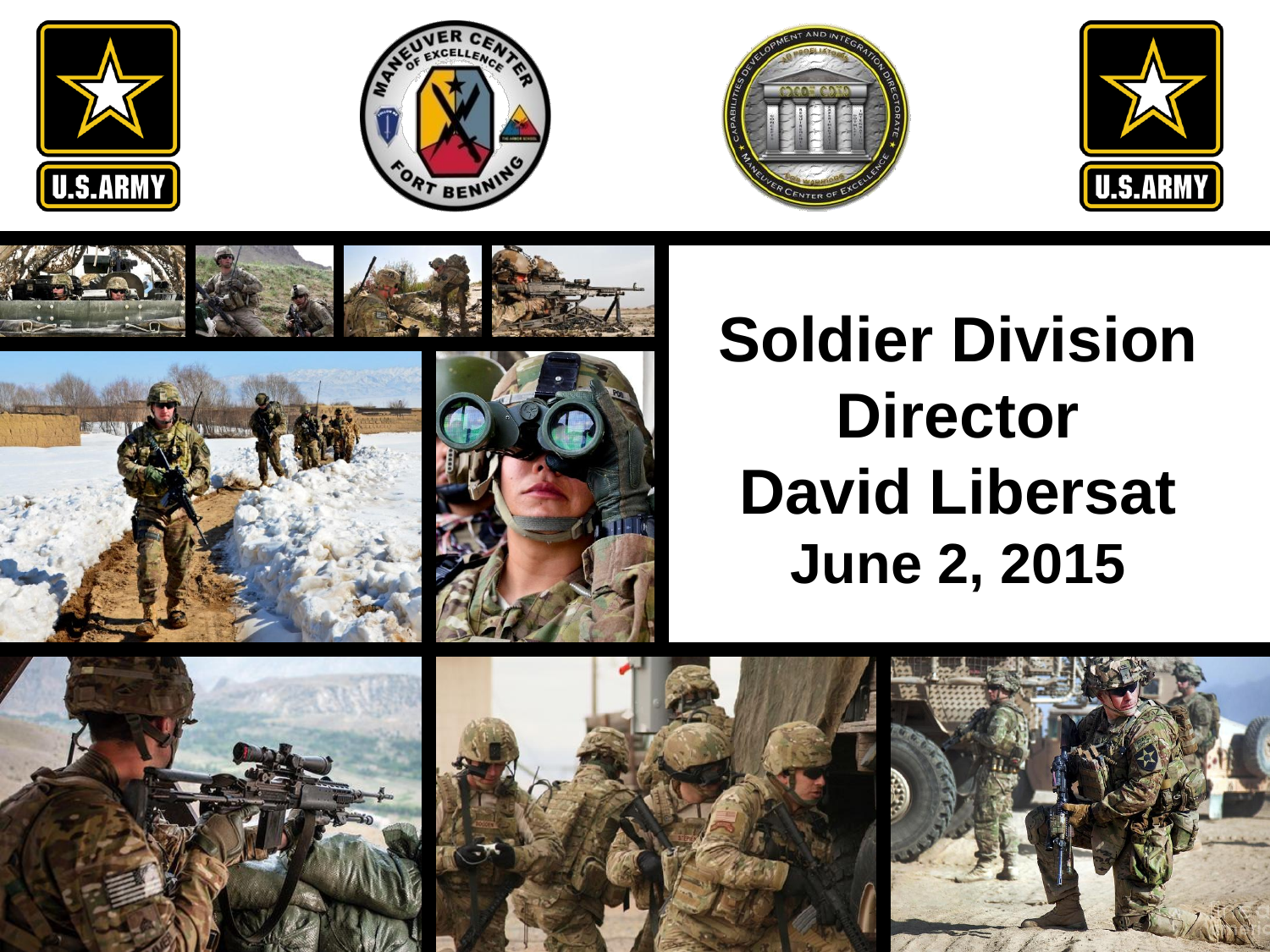

## **Soldier Division**



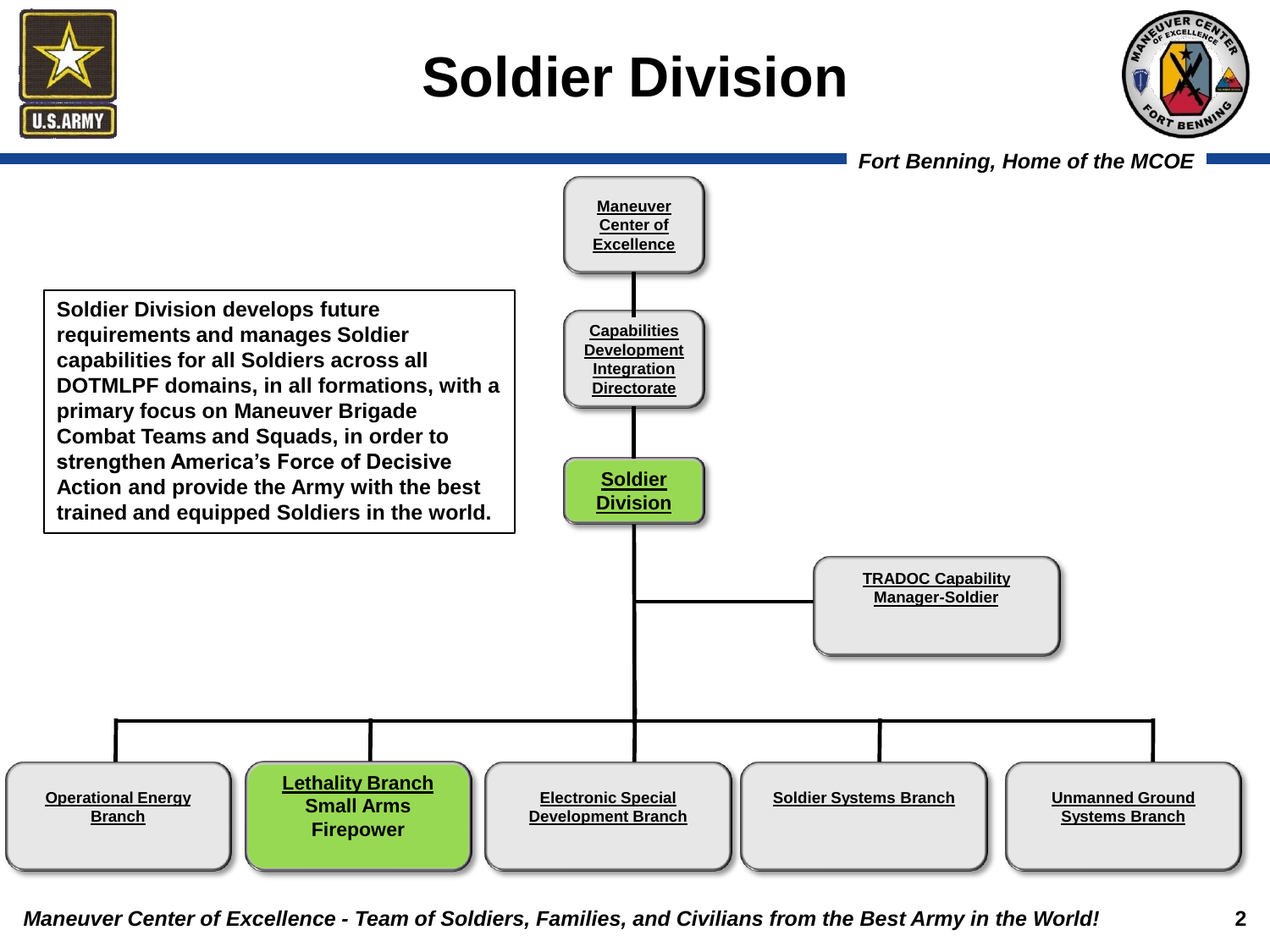

## **Soldier Division / TCM – Soldier Existing/Emerging Requirements**



 *Fort Benning, Home of the MCOE* 

#### *Improve Mobility*

- **Reduce the Soldier's Load**
- **Enhanced Tactical Mobility for Airborne and Air Assault Ops**

#### *Enhance Lethality*

- **Overwhelming small unit lethality**
- **Precision munitions**
- **Reduce target location error**

#### *Efficient Sustainment*

- **Generate, store, and manage power**
- **Efficient battery recharge**

### *Effective Mission Command:* **LOS and BLOS voice and data while operating dismounted in austere environments**

*Improve Soldier Survivability*

- **Improved IED detection at extended ranges**
- **Preemptive threat detection**
- **Counter enemy UAS**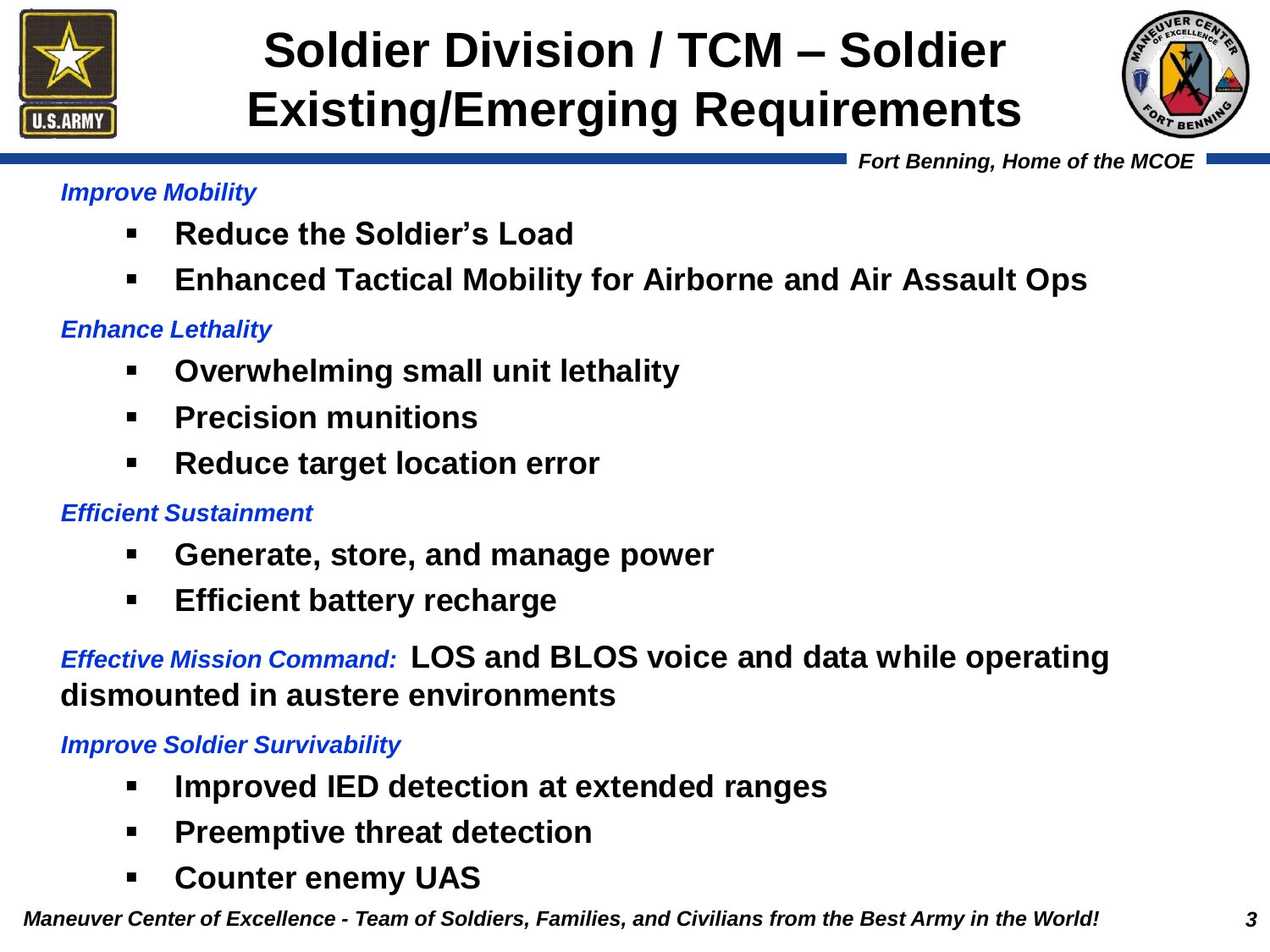

# **Soldier Division / TCM - Soldier**



 *Fort Benning, Home of the MCOE* 

### **FOCUS AREA**

- **Common Robotics System (Individual), CRS(I)**
- **Family of Weapon Sights**
- **Enhanced Night Vision Google**
- **Connecting Soldiers & Squad to the Network**
- **Region and Climate Specific Capabilities**
- **Counter Defilade Target Engagement**
- **Individual Assault Munitions**
- **Wireless Power Technology**
- **Squad & Soldier Power Generation**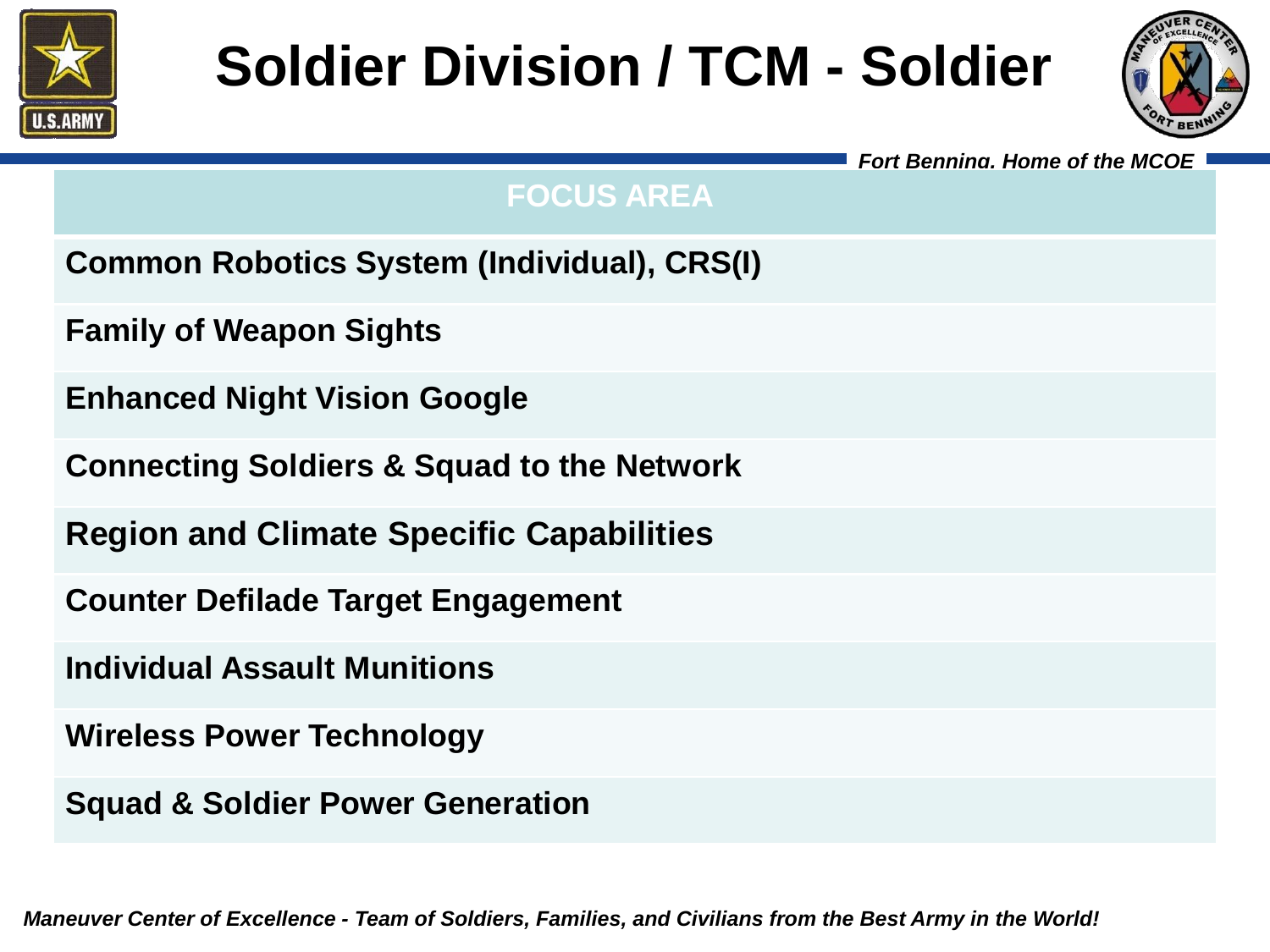

# **Lethality Vision**



 *Fort Benning, Home of the MCOE* 

 Understanding that we are a nation at war, we look to maintain and improve on an overmatching capability against our enemies in all current and future operational environments

 Providing US Soldiers with operationally relevant, state-of-the-art systems that have fully integrated capabilities to provide Soldiers at the small unit level over-match capabilities against all threats in the full spectrum of Army, Joint, and Coalition Force operations.

### **Small Arms Strategy**

- Field **evolutionary** capabilities to support near term mission
	- Lethality (See first, strike first)
	- Mobility (Soldier Load)
	- **Survivability**
	- Reliability and durability
- Develop **revolutionary,** operationally significant capabilities

**(Effect = Soldier + Weapon + Enablers + Ammo + Training) (SWEAT)**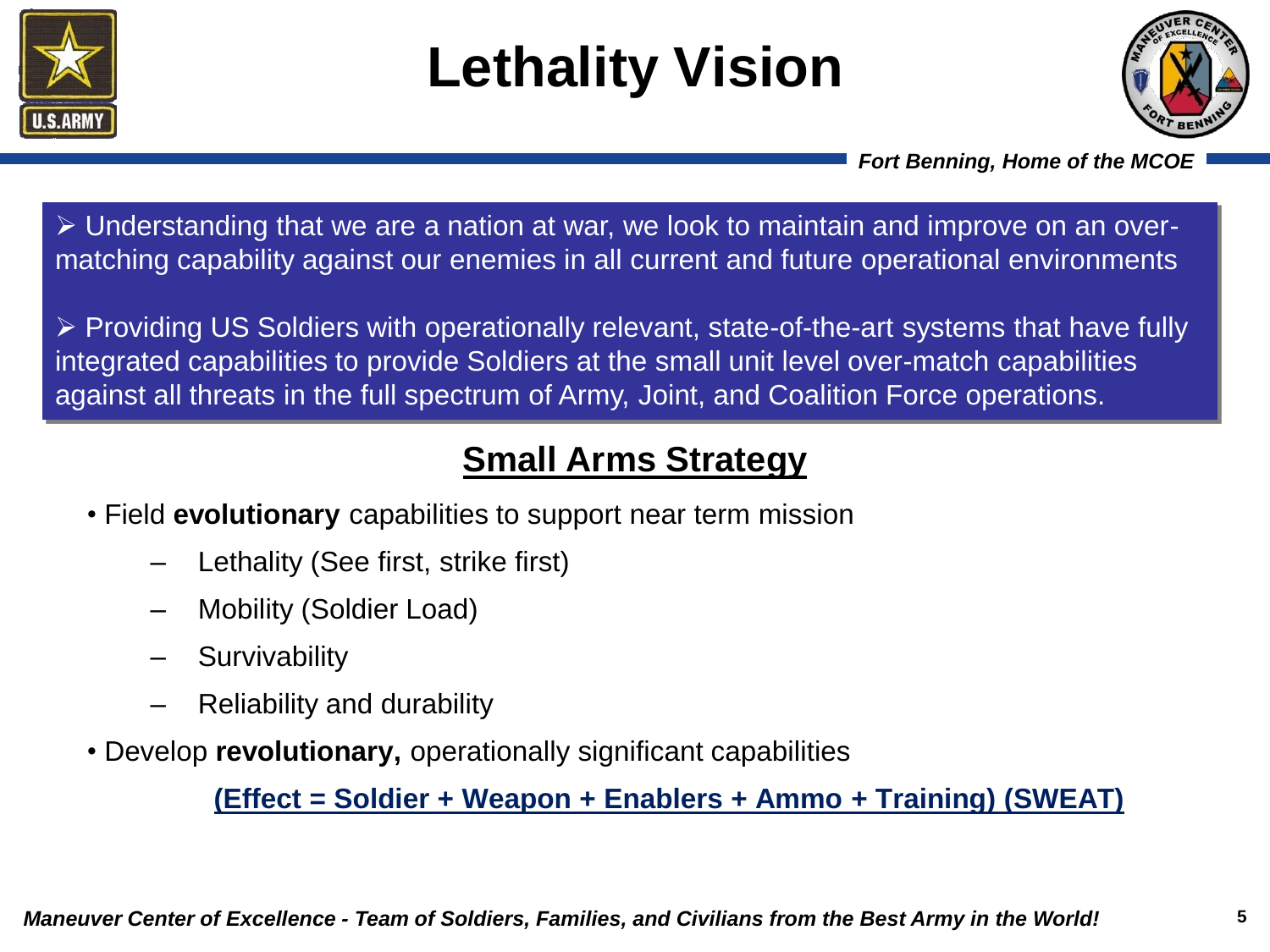

## **Small Arms Ammunition Configuration (SAAC) Study**



 *Fort Benning, Home of the MCOE* 

**Given improving threat small arms capabilities, the Army must determine a feasible, suitable, and acceptable ammunition configuration in order to develop and implement a small arms systems strategy that ensures overmatch at the lowest tactical level in 2025 and beyond.**

### **General scope and boundaries:**

- Focus on "Individual Soldier, fire team, and squad"\*
- Fixed squad size and concept:
	- US Army: 9 man, 2 fire teams, 1 volume fire system in each fire team
	- USMC: 13 man, 3 fire teams, 1 volume fire in each fire team
- Achievable effects of the ammunition system
	- Attributes of the weapons system that impact ammunition performance
	- Human factor constraints
- Considers all available alternatives, conventional and unconventional

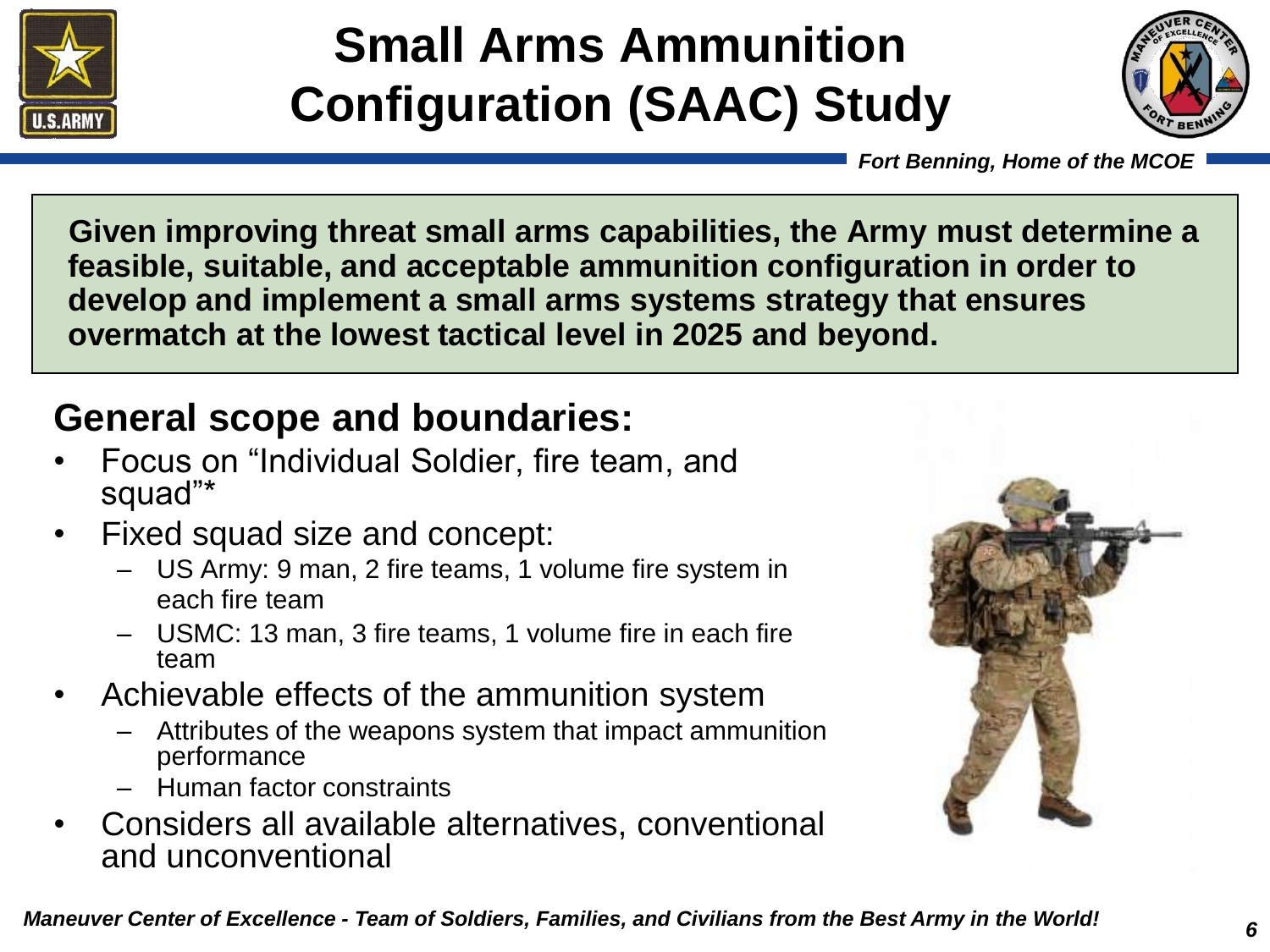

## **SAAC Study (Cont.)**



 *Fort Benning, Home of the MCOE* 

#### **Ammunition Attributes:**

- **Lethal Mechanism**
- **Ability to hit (wind drift, etc.)**
- **Impact energy at range**

### **Target Effect to include Modifiers**

**(Armor, Barriers, etc.)**

### **System Boundary Logic**

**You can't kill without effects on the target You can't produce effects if you can't hit You can't hit with a weapon you can't shoot You can't shoot a weapon you can't carry**

#### **Weapon Attributes (Constraints):**

- **Bore Length**
- **Muzzle Velocity**
- **Weight**



#### **Shooter Constraints:**

- **Length**
- **Muzzle Pressure / Noise**
- **Shootability (Recoil,**
- **etc.)**
- **Weight**

**Not considered:**

- **Ergonomics**
- **Weapon Design**
- **Handguns**
- **Crew Served Configurations**
- **Training**
- **Squad or Platoon Design**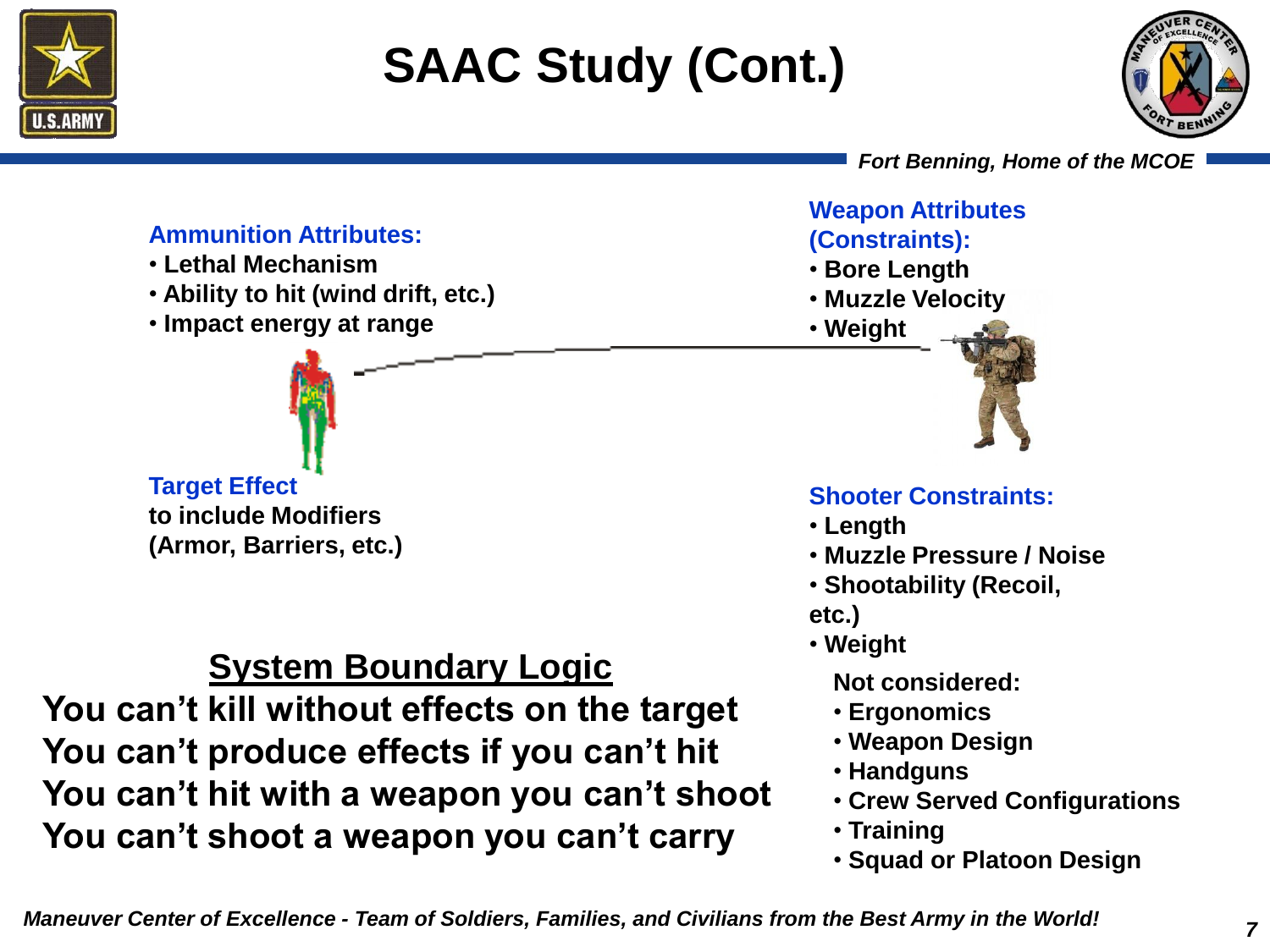

## **Next Generation Squad Automatic Rifle**



 *Fort Benning, Home of the MCOE* 



- Replacement for M249 Squad Automatic Weapon ~2025
- Improved Lethality (Probability of Hit and Incapacitation)
- Precise to 600m Volume Effects to 1200m
- Lightweight Weapon and Ammunition
- Improved Mobility
- Improved Reliability
- Reduced Signature
- Integration with Future Fire Control Capabilities Key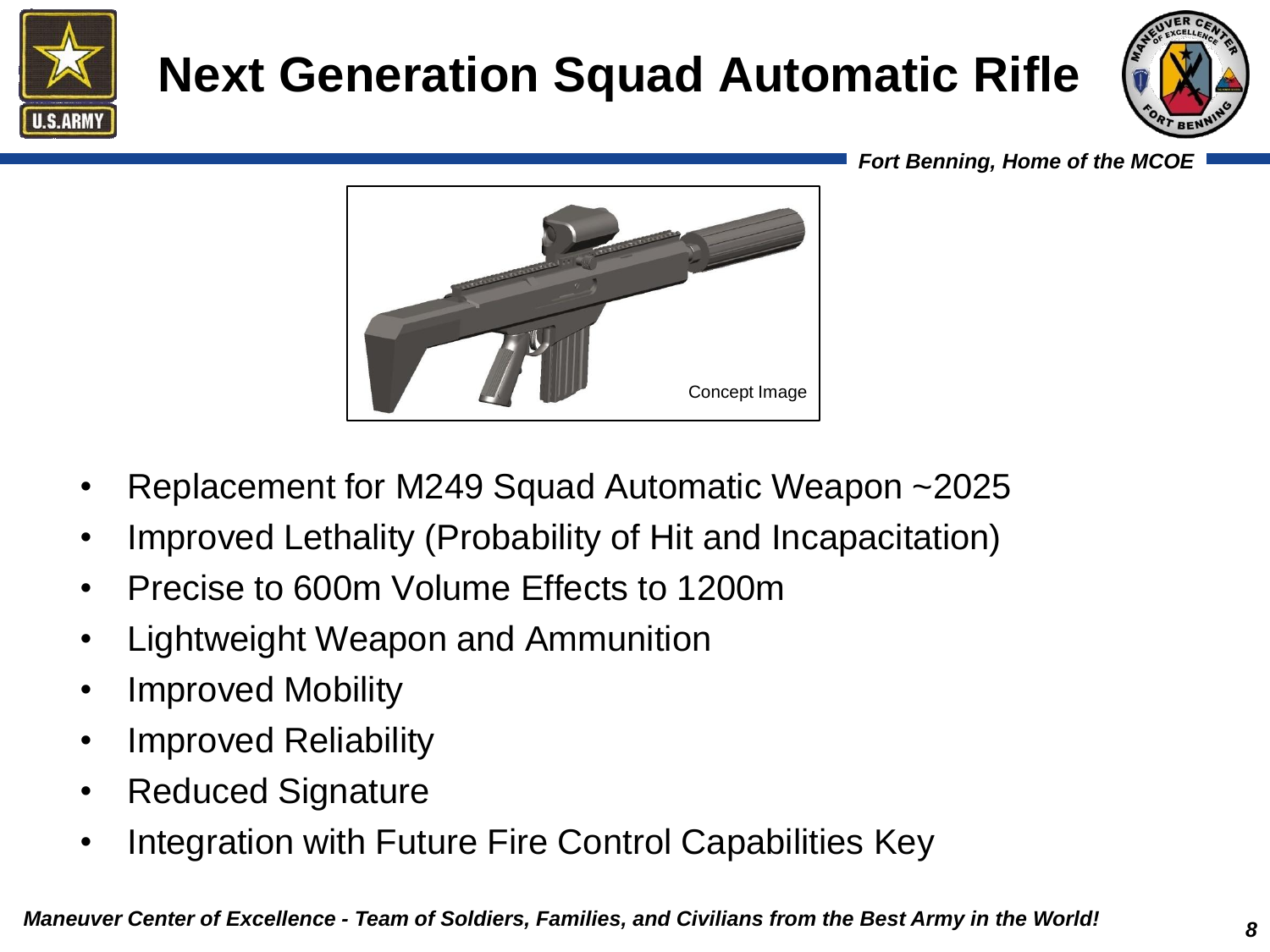

## **Future Fire Control**



#### *Fort Benning, Home of the MCOE*

Three Variants Squad – M4 and M249 Crew Served – M240, M2, and Mk19 Precision – Asst Sniper and Sniper



- Decrease time to engage (Increase Probability of Hit)
- Increase detection and ID range
- Digital overlay display inside optics field of view
- Provide covert pointing day and night
- Provide degraded capability in a no power situation
- Provide networked lethality through Intra Soldier Wireless and Nett Warrior. Objectively, Soldiers may handoff targets for situational awareness as well as engagement by organic fires
- Size Weight and Power (SWaP) optimized
- Range determination to the maximum effective range of the Squad
- Variable or selectable power/magnification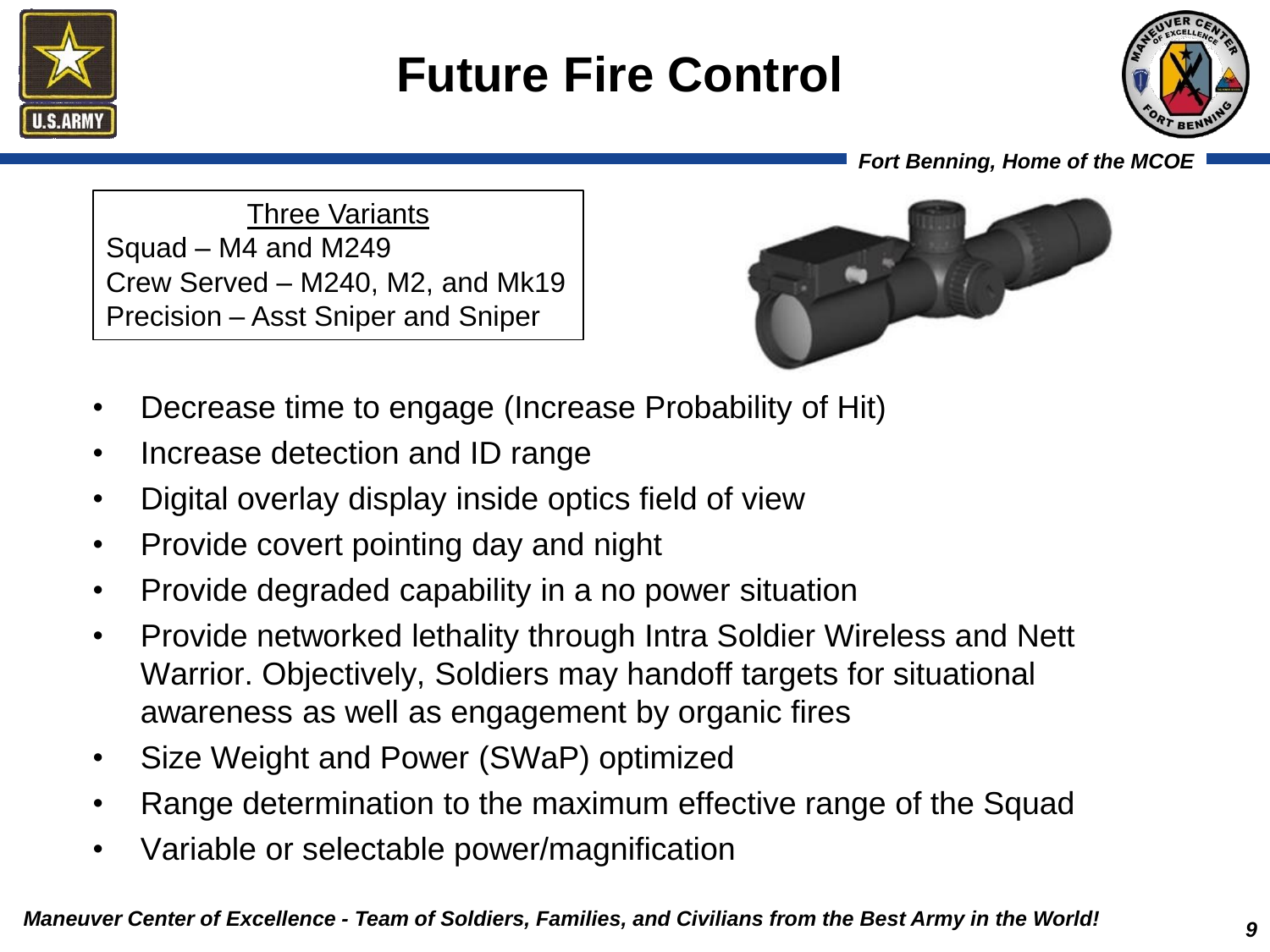

### **40mm LV Family of Ammunition**



#### *Fort Benning, Home of the MCOE*



**---Operational Shortfall--- Small Arms Capabilities Based Assessment (SA-CBA), April 2008.**

**IRAP-** *"Warfighters lack the ability to achieve desired accuracy and incapacitating effects against personnel targets in defilade at ranges out to 500 meters"***.** 

**DB-** *"Squads lack the ability to conduct ballistic breach at ranges up to 50 meters. Squads lack the ability to conduct rapid (single-shot) breach without pause between actual breach and entry of initial force"***. The ability for Soldiers to conduct a ballistic breach of an existing door creating an entry point into a building or other structure is critical during Urban Operations.** 

**SRAP-** *"Warfighters lack the ability to achieve desired accuracy and incapacitating effects against personnel targets from 0-50 meters"***. Grenadiers must be able to quickly place lethal fire on close range threat personnel that are an immediate danger to the small unit with a high probability of incapacitation, while reducing collateral damage and with fewer non-combatant casualties.** 

*Maneuver Center of Excellence - Team of Soldiers, Families, and Civilians from the Best Army in the World!*



• **The CDD and cartridge-specific annexes entered Joint Staffing May 2015.**

• **40mm LV FoA will be employed from the M203/M320 Grenade Launcher and provide :**

- **Increased Range Anti-Personnel (IRAP)** 
	- **Increased lethality**
	- **Increased engagement ranges**
	- **Improved accuracy**
	- **Counter defilade Door Breaching (DB)**
	- **Gain access to an existing entry point**
	- **Limit collateral damage**
	- **Accurate deployment**
- **Short-Range Anti-Personnel (SRAP)**
	- **Urban/Restrictive Terrain**
	- **Close Quarter Combat**
	- **Enhanced Lethal effects**
	- **Limited collateral damage**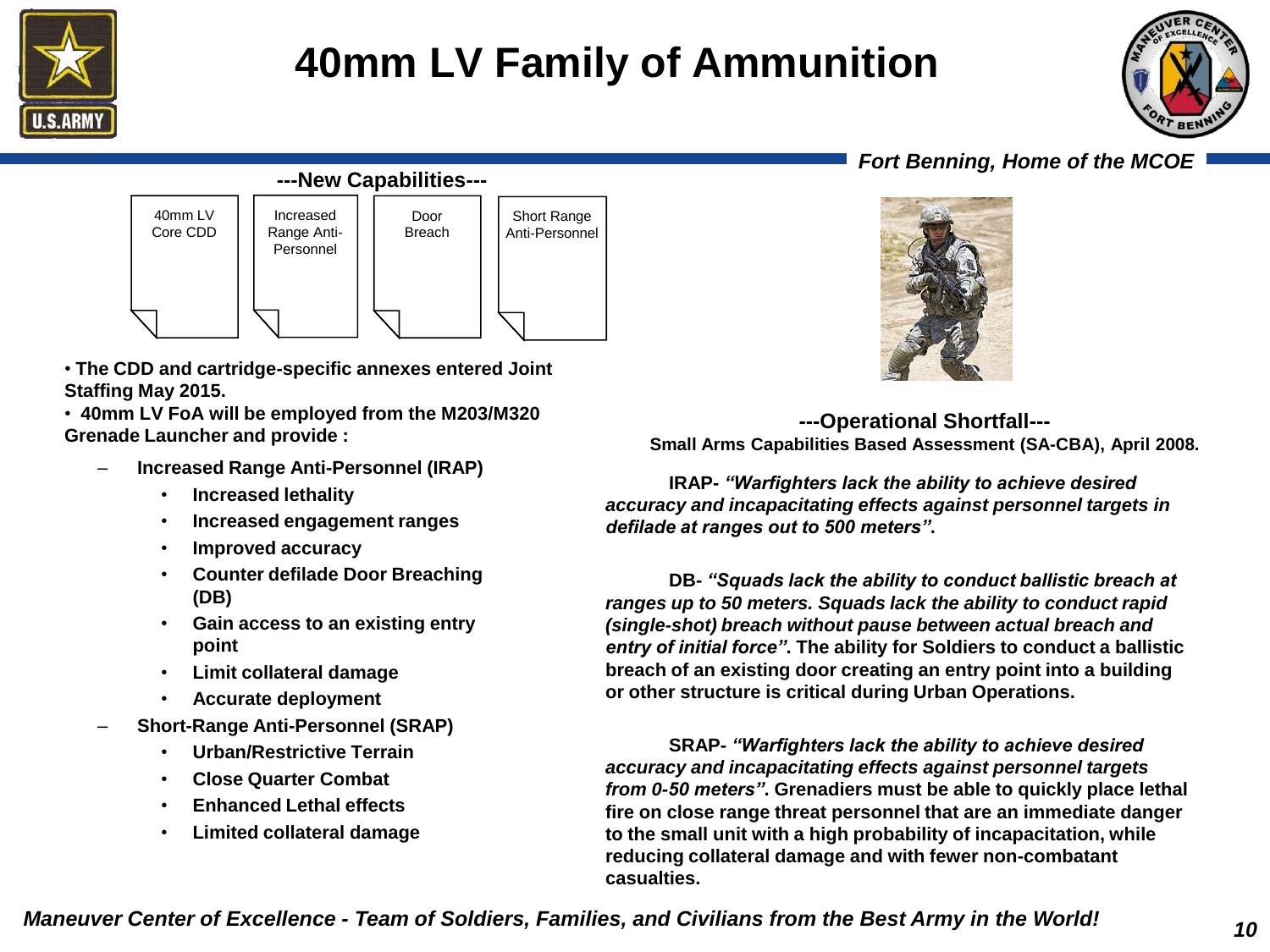

### **40mm HV Improved Munitions**



#### *Fort Benning, Home of the MCOE*

**---New Developmental Capabilities---**

- The 40mm HV Improved Munitions CDD entered Proponent World-Wide Staffing February 2015
- The CDD addresses one capability, the Improved High Explosive Dual Purpose (I-HEDP) cartridge
- The I-HEDP cartridge is compatible with the Mk19 Mod 3 Grenade Machine Gun and provides:
	- •Increased lethality
	- •Improved accuracy
	- •Counter defilade

• Evaluation of emerging technologies and possible non developmental item (NDI) material solutions for HV 40mm Air bursting ammunition are on-going



**---Operational Shortfall--- Small Arms Capabilities Based Assessment (SA-CBA), April 2008.**

**I-HEDP-***"Platoons lack the ability to achieve desired accuracy and incapacitating effects with volume fire up to 2400 meters".*

**Units must be able to apply lethal over-match against targets at increased ranges and with greater accuracy using the 40-mm high velocity Mk19 Mod 3 Grenade Machine gun (GMG)**